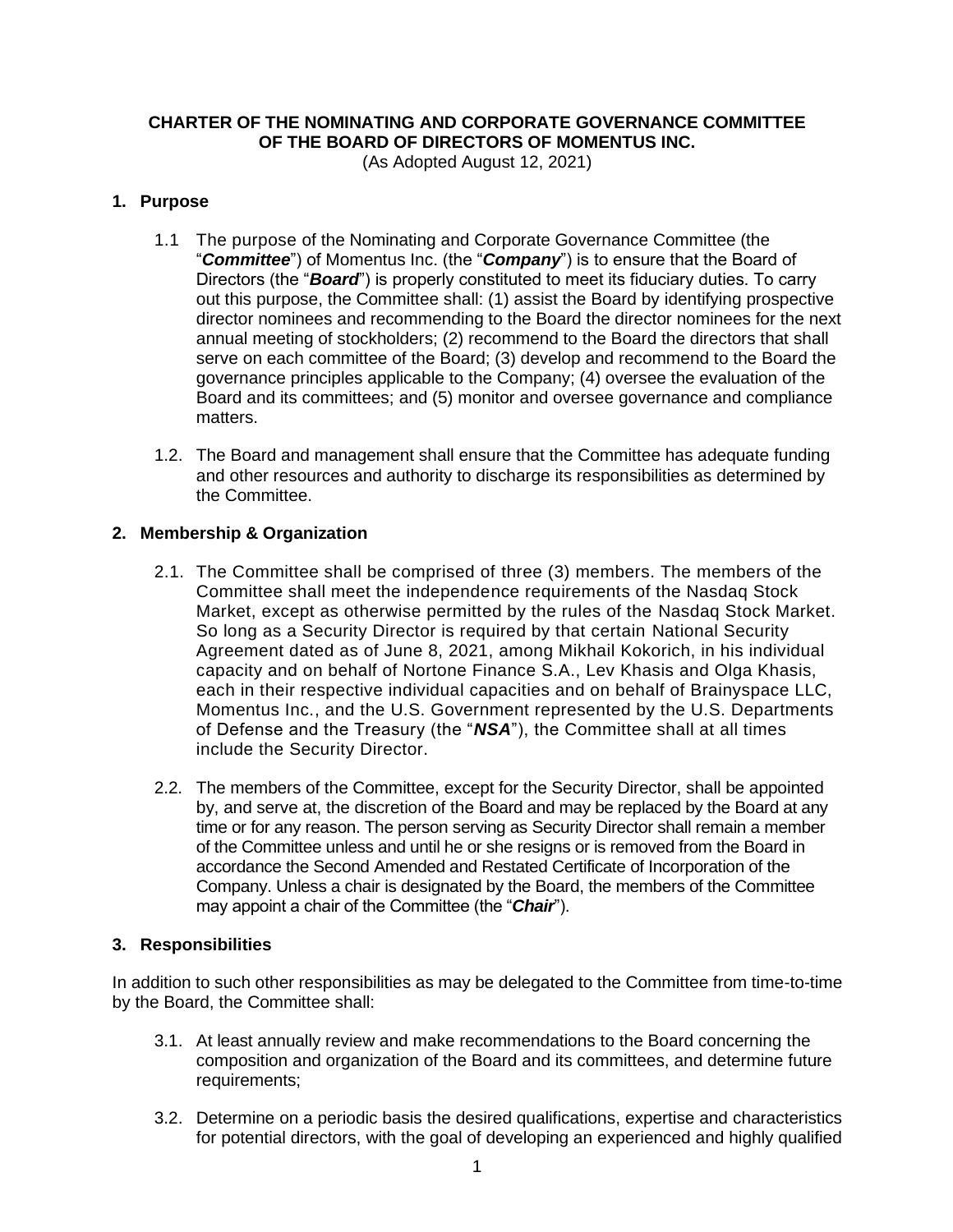Board, with a diverse background and skillset, complying with any applicable laws or listing standards, and conduct searches for director candidates that have corresponding attributes; and assess the independence of any candidates identified for consideration;

- 3.3. Evaluate and recommend nominees for election to the Board, consistent with criteria approved by the Board, and consider and evaluate stockholder nominees for election to the Board; provided, however, that any individual recommended as a nominee for election to the Board by the Committee shall require at least a majority of the members of the Committee voting in favor of such nominee, which majority must include the Security Director. The Security Director shall consult with the CFIUS Monitoring Agencies on nominations to the Board and exercise this authority in his or her sole discretion, subject to such consultation with the CFIUS Monitoring Agencies.
- 3.4. Review the disclosure included in the Company's proxy statement regarding the Company's nomination process;
- 3.5. Make recommendations for new director orientation and continuing education for Board members;
- 3.6. Develop and recommend to the Board a set of corporate governance guidelines applicable to the Company and review those guidelines from time to time as appropriate;
- 3.7. Evaluate the governance of the Board and its committees and oversee compliance by the Board and its committees with applicable laws and regulations;
- 3.8. Review proposed changes to the Company's Certificate of Incorporation and Bylaws and make recommendations to the Board;
- 3.9. Determine the manner in which stockholders may send communications to the Board (as a whole or individually), as well as the process by which stockholder communications will be relayed to the Board and what the Board's response, if any, should be;
- 3.10. Develop and oversee an annual process for evaluation of the performance of the Board and each of its committees, including conducting surveys of director observations, suggestions and preferences;
- 3.11.Periodically review and discuss with the CEO and the Board the development and succession plans for senior management positions;
- 3.12. Review the disclosure included in the Company's proxy statement regarding the Company's governance matters;
- 3.14. Consider questions of possible conflicts of interest of Board members and of executive officers; review actual and potential conflicts of interest of Board members and executive officers, other than related party transactions subject to review by the Audit Committee; and approve or prohibit any involvement of such persons in matters that may involve a conflict of interest or taking of a corporate opportunity;